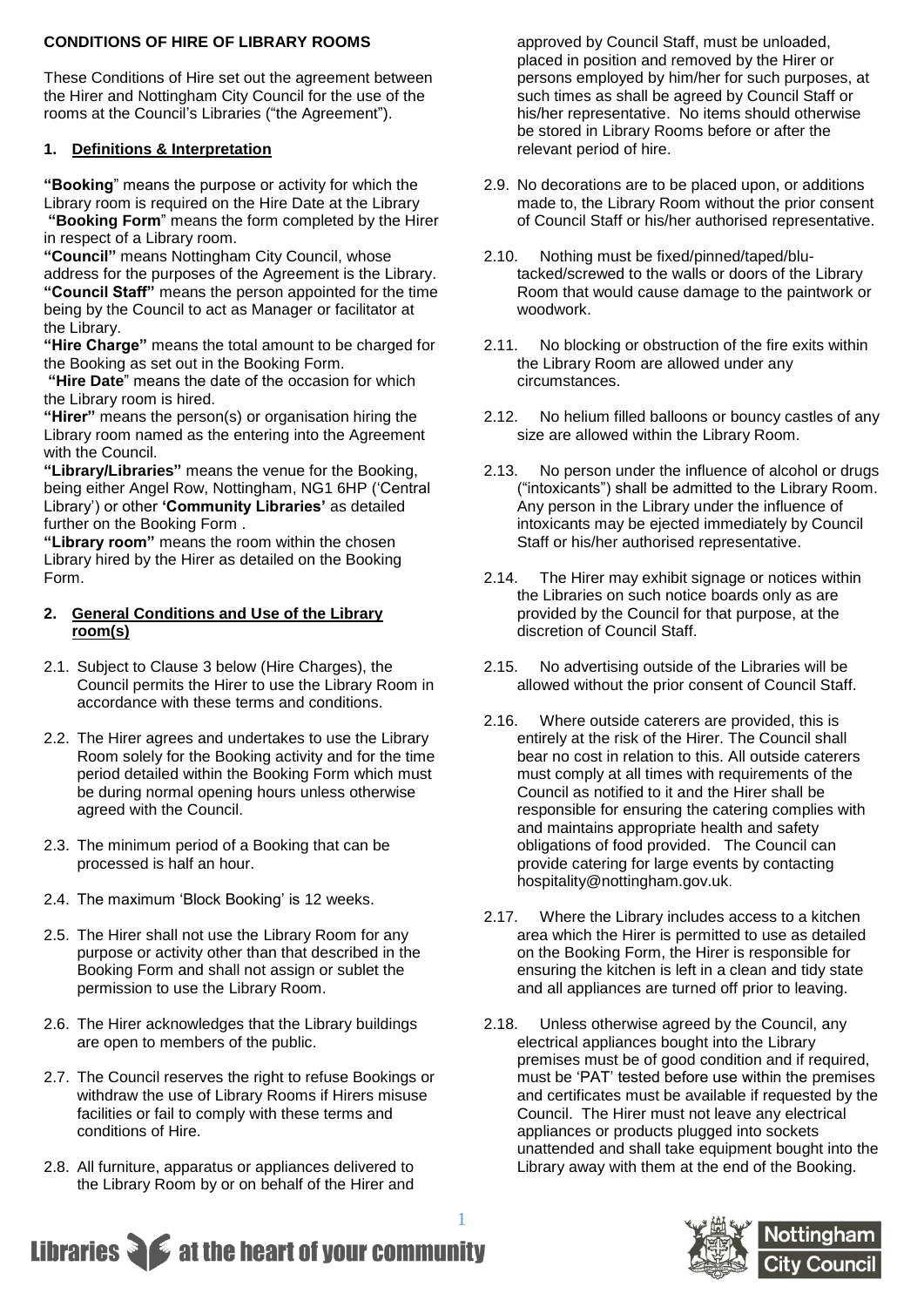- 2.19. Where the Booking Hire is out of hours, a call-out charge may be payable by the Hirer for the cost of Council Staff to attend the Library. The Hirer shall be personally responsible for keys if given them and for the Hire of the Library Room, which shall not be assigned to any other person without prior consent of the Council. In the event of key(s) being lost, the Hirer will be liable to pay the Council's reasonable costs for replacement keys and if necessary, replacement locks.
- 2.20. The Hirer accepts upon placing a Booking that on the Hire Date there may be displays such as, but not limited to banners, flags, information on display etc upon the exterior and/or interior of the Library and or Library Room that will remain in situ at the Booking.
- 2.21. There is a strict no smoking policy in all Council Libraries.

# **3. Hire Charge and Payment**

- 3.1. The Hirer agrees and undertakes to pay to the Council the Hire Charge without any deduction.
- 3.2. In relation to Bookings for Community Libraries only, a deposit may be taken at the time of making a Booking up to a value of 50% of the Hire Charge which shall be deducted from the costs of hire unless otherwise detailed within these terms. Such deposit shall be refundable after the event unless otherwise detailed within these terms.
- 3.3. The Hirer shall be notified of any requirement to make a deposit payment and the amount of such prior to making a Booking and details of such shall be recorded on the Booking Form.
- 3.4. The Hire Charge is detailed within the Room Hire Rates document (which is available upon request) and is reviewed annually.
- 3.5. The Hire Charge, unless specifically stated in writing to the contrary, is for the use of the Library Room(s) specified and for the time period detailed upon the Booking Form, together with such seats, apparatus and appliances as are provided by the Council at the Library and any other special equipment stated at the Booking.
- 3.6. Prior approval of Council Staff must be obtained for any additional seats, apparatus, appliances or other furniture required by the Hirer which must be provided at his/her own cost.
- 3.7. The Hire Charge also covers heating and lighting, the ordinary preparation and reinstatement of the Library rooms and accessories and the day to day work of Library staff under the direction of Council Staff or his/her authorised representative, but does not include any extraordinary work, service or attendance which must be provided by and at the cost of the Hirer.
- 3.8. The Hirer may be liable for charges in addition to the Hire Charge where the Council incurs extra expenses because of factors reasonably outside its control and/or as a result of the Hirer's and/or his/her guests' activities during the Booking. This includes (but is not limited to) the situation where the Hirer exceeds the allotted time or due to an amount of cleaning being required over and above that reasonably required for a Booking of that type. If a deposit has been paid, the Council reserves the right to withhold some or all of the deposit amount to cover any costs incurred under this clause.
- 3.9. Out of Hours use of the Library Rooms is subject to an additional charge for the caretaker opening the Library building, details of such are included within the Room Hire Rates document.
- 3.10. All Bookings for Community Libraries must be paid for in advance by cash or cheque in the relevant Library at the time of making a Booking. Bookings are confirmed by receipt of payment and provision of the Booking Form by the Hirer.
- 3.11. All Central Library Bookings shall be paid by an invoice only via the Library Administration Team [admin.library@nottinghamcity.gov.uk](mailto:admin.library@nottinghamcity.gov.uk) or 0115 9152828.
- 3.12. Invoices shall be raised by the Council after the Booking has taken place and shall be payable by the Hirer within 30 days of receipt the invoice.

# **4. Cancellation**

- 4.1. Without affecting other provisions in these Conditions of Hire, either party has the right to cancel this Agreement at any time by prior notice to the other party.
- 4.2. Where the Hirer wishes to cancel a Booking, the Council must be given as much notice as is reasonable in the circumstances of that cancellation. Such notice may be verbal (and confirmed in writing) or in writing, and where possible at least 24 hours' notice.
- 4.3. Where a Booking is cancelled by the Hirer prior to the Hire Date, there shall be a full refund of any amount paid by the same method of payment.
- 4.4. If the Hirer fails to attend the Library on the Hire Date at any time, then it shall be deemed as a cancellation without notice and there shall be no refund of any fees already paid for any reason.
- 4.5. The Council may immediately cancel the Agreement by notice in the event that the Hirer fails to carry out any of his/her obligations under the Agreement.
- 4.6. The Council may immediately cancel this Agreement at any time before (by notice) or during (without notice) the Hire Date where:



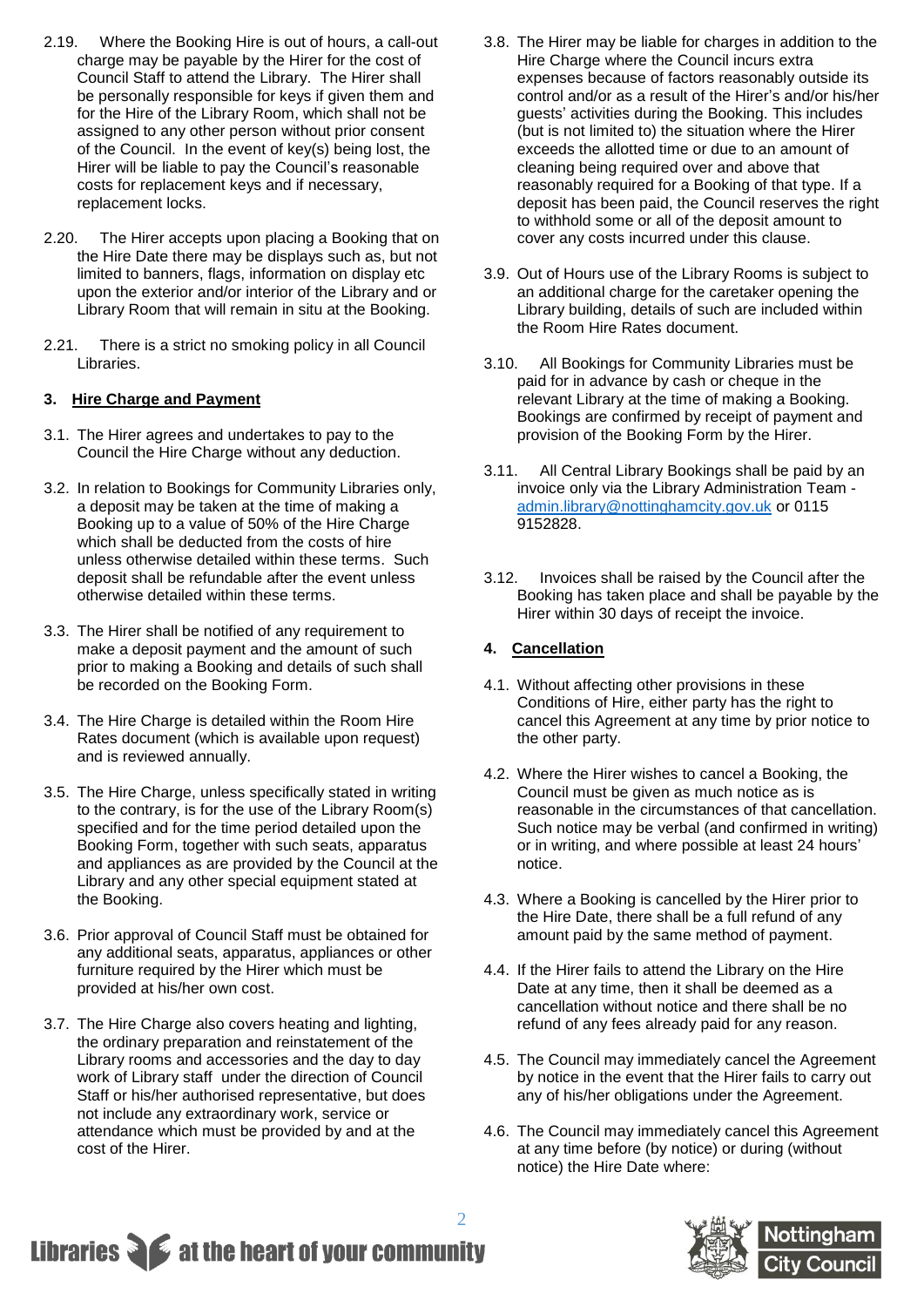- (a) the Hirer knowingly or falsely makes an incorrect statement in the Booking Form which led the Council to enter into the Agreement;
- (b) the Council reasonably suspects, following the signing of the Agreement, that the purpose and/or manner of holding the Booking is likely to be non-compliant in whole or in part with any legislation relevant to it; or
- (c) the Hirer fails to adhere to the standard rules and regulations of the Library Room and/or with any reasonable instruction placed upon the Hirer by Council Staff or his/her authorised representative.
- 4.7. The Council may cancel a Booking by reasonable notice in the event of an emergency or the occurrence of other serious situations. Such situations shall include but shall not limited to; a fire or flooding at or near to the Library, or in the event of the Library being required for use in an emergency situation such as a natural disaster, or in the event of poor weather creating a serious risk of damage to the Library, or rendering the hire of the Library a danger to health or safety in the reasonable opinion of the Council acting on the advice of an environmental health officer).
- 4.8. The Council shall only exercise this right under Clause 4.7 where it is unable to provide alternative premises, but if it does so all payments made by the Hirer under this Agreement shall be refunded. In such circumstances, the Council shall not be liable for any losses suffered by the Hirer arising from such termination.

# **5. Notices**

5.1. All notices which are required to be given under this Agreement shall be in writing, where possible but otherwise in a manner to be agreed between the Parties.

# **6. Responsibilities of the Hirer**

- 6.1. The Hirer shall:
	- 6.1.1. Be responsible for all persons using the Room under the Booking including the conduct of such;
	- 6.1.2. Ensure that the Library Room is vacated by the expiration of the time of hire shown on the Booking Form;
	- 6.1.3. Permit the Council or its responsible designated employees to enter the Library Room at all times;
	- 6.1.4. Pay the Hire Charge in accordance with these Conditions of Hire;
	- 6.1.5. Leave the Library Room in a clean and tidy condition in the state that it was found;
	- 6.1.6. Comply with these terms and conditions and any specific booking procedures/conditions applicable to the Library room as imposed by the Council;
- 6.1.7. Comply with all relevant health and safety legislation in using the Room and any instructions in relation to such from the Council;
- 6.1.8. Not cause damage to the Room, building, Council equipment and other visitors to the buildings, neighbouring buildings, nor to alter the Room in any way. Any damage must be reported to the Operations Manager immediately;
- 6.1.9. Inform the Operations Manager in the event of an accident or emergency;
- 6.1.10. Not do or permit to be done in the room or any other part of the building any activity which is illegal or which may cause a nuisance, damage, annoyance or inconvenience or interference to the Library Room or users, owners or occupiers nor anything which may adversely affect or invalidate any insurance in respect of the Library;
- 6.1.11. Ensure that nothing is done in the Library Room in contravention of any law relating to gaming, gambling, betting and lotteries;
- 6.1.12. If requested, produce all certificates and licences relevant to the Booking to Council Staff prior to the Booking Date;
- 6.1.13. Be responsible for familiarising themselves and their group if relevant with the fire exits in the building and meeting points. In the event of fire, the Hirer is responsible for ensuring the safe evacuation of all attendees;
- 6.1.14. Be responsible for carrying out an appropriate risk assessment for their use of the Library room; and

# **7. Responsibility of the Council**

# 7.1.1. The Council agrees to:

- 7.1.2. Use reasonable endeavours to make available the Library Room(s) for use by the Hirer in accordance with the Booking;
- 7.1.3. Provide the Hirer with use of equipment and facilities as agreed for use during the Booking;
- 7.1.4. Comply with all relevant hygiene, health and safety legislation in respect of the Library buildings;
- 7.1.5. Not to do or permit to be done anything in the Library building which is illegal, or which may become a nuisance or inconvenience to the Hirer; and
- 7.1.6. Give the Hirer notice as soon as possible in the event of a cancellation or termination.

# **8. Indemnity and Insurance**

8.1. The Hirer shall indemnify and keep indemnified the Council against the death of, or injury to, any person, or loss of, or damage to, the Council's property, or that of the Council s employees, or agents which arises out of the act default or negligence of the Hirer, or his/her guests, or the breach of any term of the Agreement and against all resulting claims demands proceedings damages costs charges and expenses (including legal costs).



# Libraries **Section** at the heart of your community